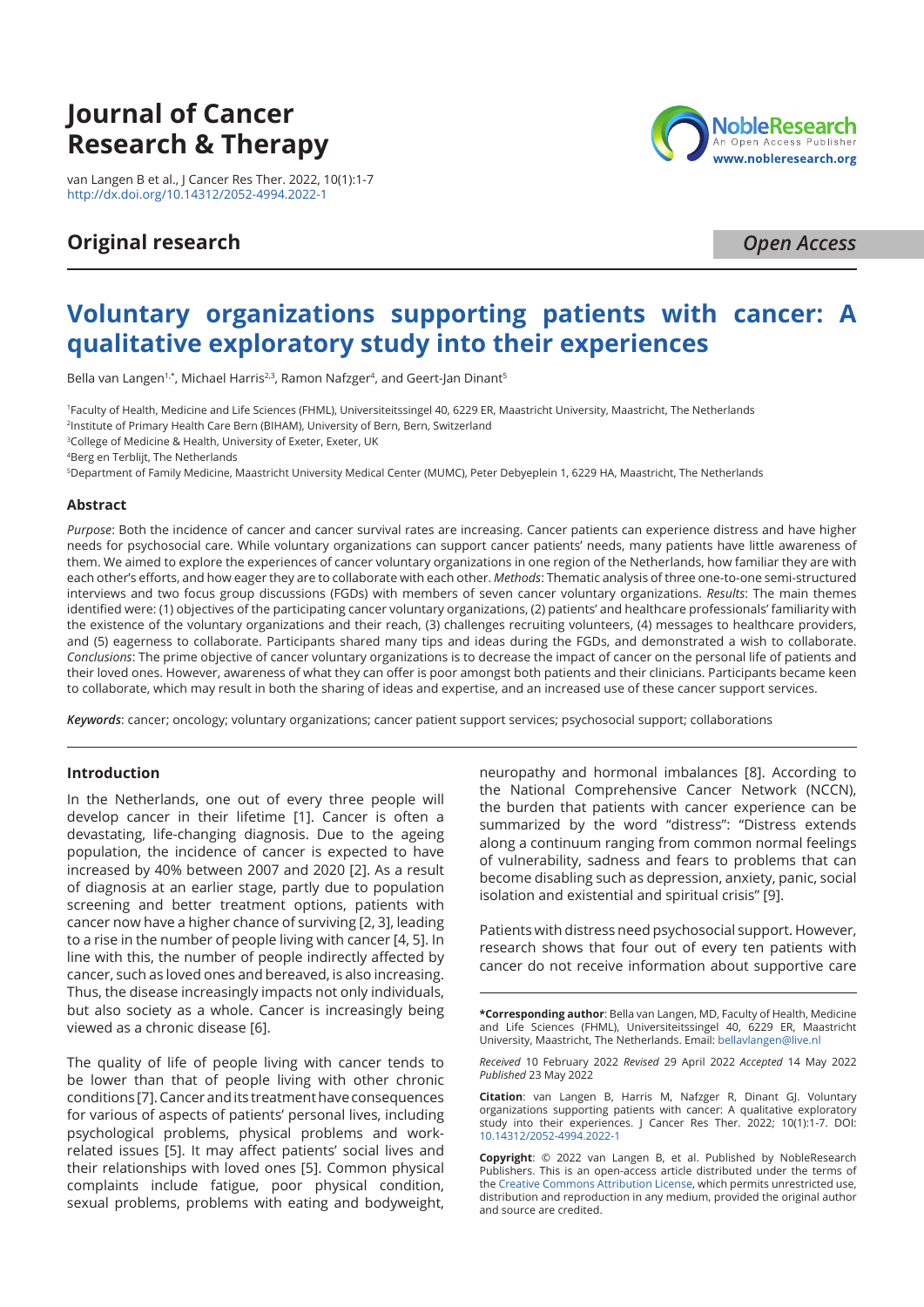[10]. Psychosocial support now receives more attention [11], and can reduce the effect of symptoms or help patients learn how to cope with their consequences [10]. Signaling and regularly discussing distress can result in a better quality of life, greater satisfaction with received care and less consumption of medical care [11].

Voluntary organizations are bodies that operate on a notfor-profit basis, are funded by donations or grants, and are typically assisted by volunteers. In the Netherlands, voluntary organizations, such as drop-in centres or patient support groups, are active in supporting patients with cancer. They organize peer support groups, information events and many other activities, and they aim to decrease the impact of cancer and thus preserve quality of life [12, 13]. There is an expectation that the use of drop-in centres will grow considerably, which may reduce the pressure on expensive professional care [13]. However, patients and their loved ones tend to have little awareness of these organizations [14], in addition to which the organizations themselves are not always aware of each other's existence. Other barriers may be important: in a survey of cancer and cancer-related charity helplines in the United Kingdom, very few had phone numbers that were free to call, half had no provisions for callers with additional needs, and over half had no clinical staff available to callers [15]. There have been concerns that some charities transform into commercial enterprises [16].

This study aimed to explore the experiences and objectives of cancer voluntary organizations in one region of the Netherlands (South Limburg), gain insight into barriers they encountered in reaching their objectives, and find out how familiar these organizations were with each other's efforts. We also investigated whether these organizations were interested in collaborating together, so that they could take advantage of each other's expertise and increase their reach. By doing so, we can learn how to stimulate the valuable work of these organizations and increase the awareness that cancer patients and their loved ones have of them.

## **Materials and methods**

We carried out an inductive thematic analysis with an open-ended qualitative approach, to allow more indepth exploration of participants' experiences and ideas than would be possible using more structured methods. After a search for these organizations to identify possible participants for our interviews and focus group discussions (FGDs), we conducted three one-to-one semi-structured interviews. Topics identified in the interviews were explored in more detail in two FGDs.

## **Identification of voluntary organizations and recruitment of participants**

To find out which voluntary organizations were active in the field of cancer, we performed an on-line search, and contacted the Maastricht University Medical Center (MUMC), Oncology Department, specialized nurses in oncology, and social support organizations. More voluntary organizations were identified used snowballing [17].

Our inclusion criteria for interviews and participation in FGDs were that organizations had to be: (1) mainly

staffed by volunteers, (2) offer help to patients with cancer and their loved ones, and (3) either be located in South Limburg or having a specific department/representative responsible for the province of Limburg. We invited directors, founders or regional representatives, as they would be best informed about the functioning of their organizations. The principal investigator (BL) contacted representatives of these organizations either by phone or face-to-face, followed by a formal e-mail invitation with more detailed information about the study.

## **Interviews and focus group discussions**

We conducted one-to-one semi-structured interviews with representatives of some of the voluntary organizations, to get a broad picture of some of the organizations' functioning and experiences, and to get an "insider's" perspective. The interview topic guide was designed following examination of cancer voluntary organizations' websites, reading their annual reports and objectives, as well as discussions with volunteers and other primary care researchers.

We chose the FGD method to encourage interaction and discussion between the participants, and to explore how much they recognized each other's experiences. The topic list was based on sensitizing concepts that derived from a study of the literature and analysis of the interview data. BL discussed the topic list with the FGD moderator and G-JD, to achieve consensus on the topics to be covered (Table 1). The moderator read transcripts of the interviews to get familiarity with the key issues. We reviewed the topic guide after the first FGD, but no changes were considered necessary.

**Table 1** Topic guide for FGDs.

| Topic 1 | The overall objectives of participating organizations.                                                                                            |
|---------|---------------------------------------------------------------------------------------------------------------------------------------------------|
| Topic 2 | Experiences of participating organizations: satisfaction<br>with reaching their objectives and encountered pitfalls or<br>barriers.               |
| Topic 3 | Familiarity with the existence and efforts of each other's<br>organizations.                                                                      |
| Topic 4 | Familiarity with the existence of these organizations<br>amongst patients and medical workers (oncologists,<br>general practitioners and nurses). |
| Topic 5 | Volunteer recruitment and education/training.                                                                                                     |
| Topic 6 | The use of social media.                                                                                                                          |
| Topic 7 | Collaboration between the participating organizations.                                                                                            |

## **Data collection**

Data collection took place from October to December 2019. Interviews were conducted by BL and took place either at the locations of the organizations or at Maastricht University. The FGDs took place at Maastricht University. An independent and experienced moderator, with a background as a behavioural scientist, led the FGDs. The moderator was accompanied by BL, a medical student, who observed the discussion and made field notes on non-verbal communication and interaction. The interviews and FGDs were audio recorded and transcribed verbatim.

## **Data analysis**

BL analysed interview transcripts and field notes, by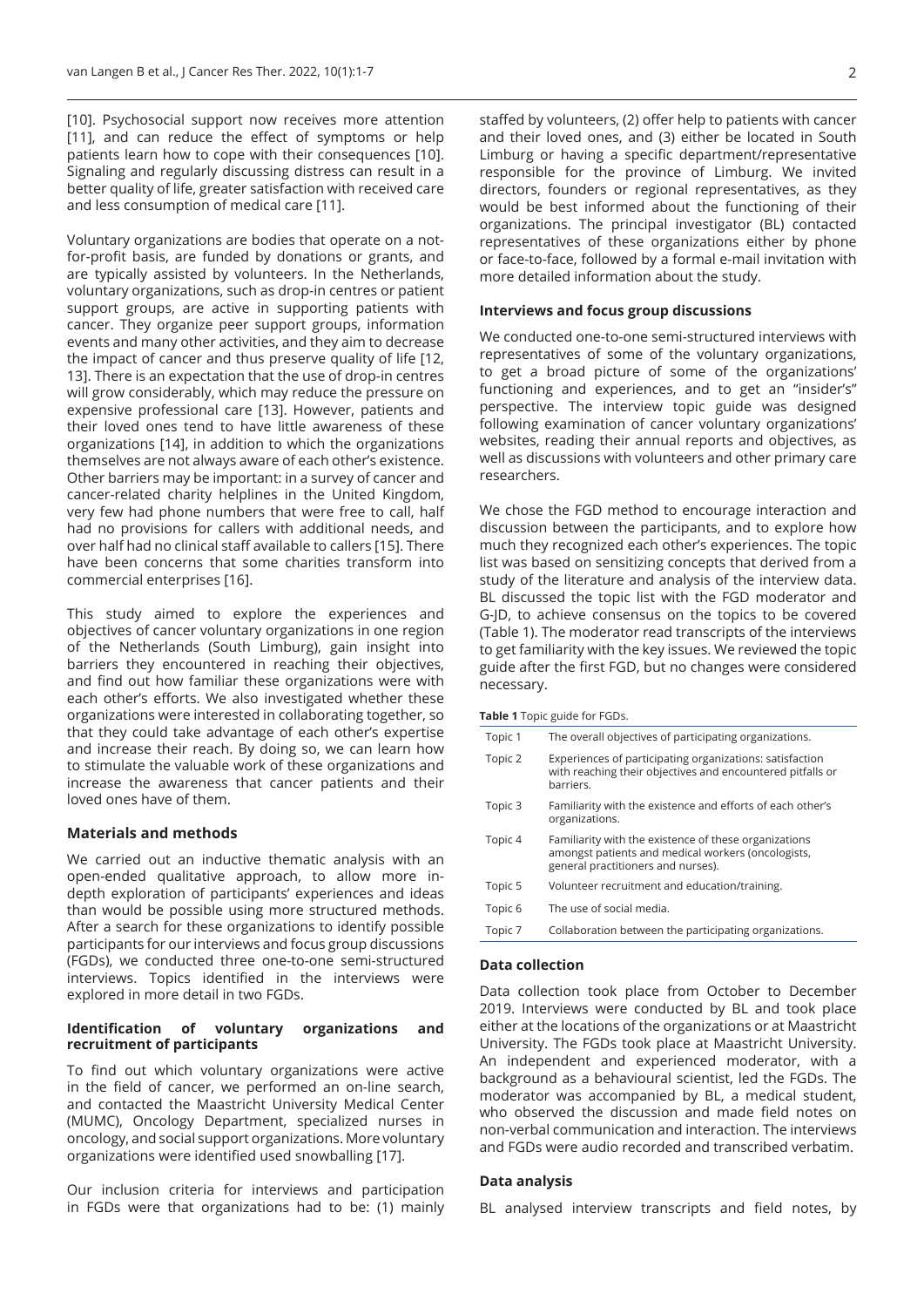marking important information and adding comments. The FGD data and the analysis were managed using NVivo. A process of open coding, axial coding and selective coding was used. Gradually, themes were obtained inductively from the data. Two researchers independently analysed the first FGD transcript, then compared their analyses for inconsistencies and agreement. BL analysed the second transcript.

## **Trustworthiness of data**

Methodological triangulation was done by combining data from one-to-one semi-structured interviews, FGDs and the observer's field notes. Investigator triangulation was accomplished by working with two independent analysts and regular meetings and debriefs within the research team, characterized by persistent observation. Transcripts of the interviews were checked by the interviewees. We performed a member check of our findings with all the study participants. Participants signed informed consent regarding publishing their data anonymously in this article.

## **Ethical considerations**

All participants provided written informed consent before the start of the interviews and FGDs. Data were used and analysed anonymously. Participants did not receive any form of compensation. The study was approved by the Medical Ethics Committee of the Maastricht University Medical Centre (METC 2019-1380). A statement was obtained that the study was not subject to the Medical Research Involving Human Subjects Act (WMO).

## **Results**

#### **Sample size and characteristics**

We identified ten relevant voluntary organizations. Included organizations were either charities, local drop-in centres, or national patient associations with local members. One organization focused on providing practical or financial assistance to people with cancer. The organizations' ages varied from five to forty years.

Members of three organizations took part in the one-toone semi-structured interviews. Two participants were directors, who received a small payment for their work. One participant was the founder of his organization and worked on a voluntary basis. The three interviews lasted for 45 minutes, one hour, and one hour and 50 minutes.

All ten organizations were invited to participate in an FGD. Two organizations were unable to allocate time to participate. We split the remaining eight organizations over two FGDs. Three organizations cancelled their participation at the last minute, and were unable to provide replacement colleagues. Five organizations participated in our FGDs, with a total of seven participants, four in the first FGD and three in the second FGD. All FGD participants were volunteers within their organizations. Their mean age was 60 years (range 49-77), five were male and two were female. Participants had either finished Masters degrees, or completed degrees at universities of applied sciences. All participants had at some time been diagnosed with cancer, but were cancer-free at the time of the FGDs. Both FGDs lasted for one hour and 50 minutes. Member

checking after the analysis supported the findings of the study.

### **FGD participant interaction**

None of the FGD participants knew each other beforehand. The relatively small numbers of participants resulted in more in-depth answers. Group dynamics were characterized by feelings of solidarity. Participants listened attentively to each other, contributed actively in discussions, and made each other think more critically, resulting in considerable interaction. Many ideas, tips and strategies were shared. It was notable that, at the end of the FGDs, all participants shared their contact information.

## **Categories**

The coding process yielded five categories: (1) objectives of the participating voluntary organizations, (2) patients' and healthcare professionals' familiarity with the existence of the voluntary organizations and their reach, (3) challenges recruiting volunteers, (4) messages to healthcare providers, and (5) eagerness to collaborate. Each category is described below, with participant quotations identified by participant (PCP) number, and FGD or interview number.

## **Objectives of the participating voluntary organizations**

Defined objectives varied from providing information, bringing cancer patients into contact with each other through peer support groups, improving the quality of care, preventing dismissal from work, supporting rehabilitation, providing practical or financial assistance, creating awareness, social understanding and improving aftercare, to providing simple psychological support. All organizations shared the objective of improving the quality of life of patients with cancer:

*You see guests bloom again, they get positive energy to fully feel alive again, to mostly look ahead, and that's what we stand for as well of course, and also to improve that quality of life (Interview 2).*

Participants felt it was important to recognize that they could offer psychological support, for example by offering an experienced volunteer who carefully listens to the patient's story and sympathizes with him/her:

*What we also absolutely need to keep in mind: there's a whole lot between a justified indication to get psychosocial support in a professional way and nothing at all (PCP6, FG2).*

Information events were reported to be well organized and attended. Sometimes cancer peer support groups were well attended, sometimes not at all. Participants were particularly proud of the quality and comprehensiveness of information that they provided, in print and especially on their websites:

*There's a fantastic website! Where they can find genuinely everything (PCP2, FG1).*

Several voluntary organizations worked with quality assessments for hospitals. They believed this was appreciated by patients, while resulting in improvement of healthcare regarding oncology:

*The quality label worked very well, because in the beginning maybe only half of the participating hospitals met the criteria, however in the end every hospital met the criteria (PCP2, FG1).*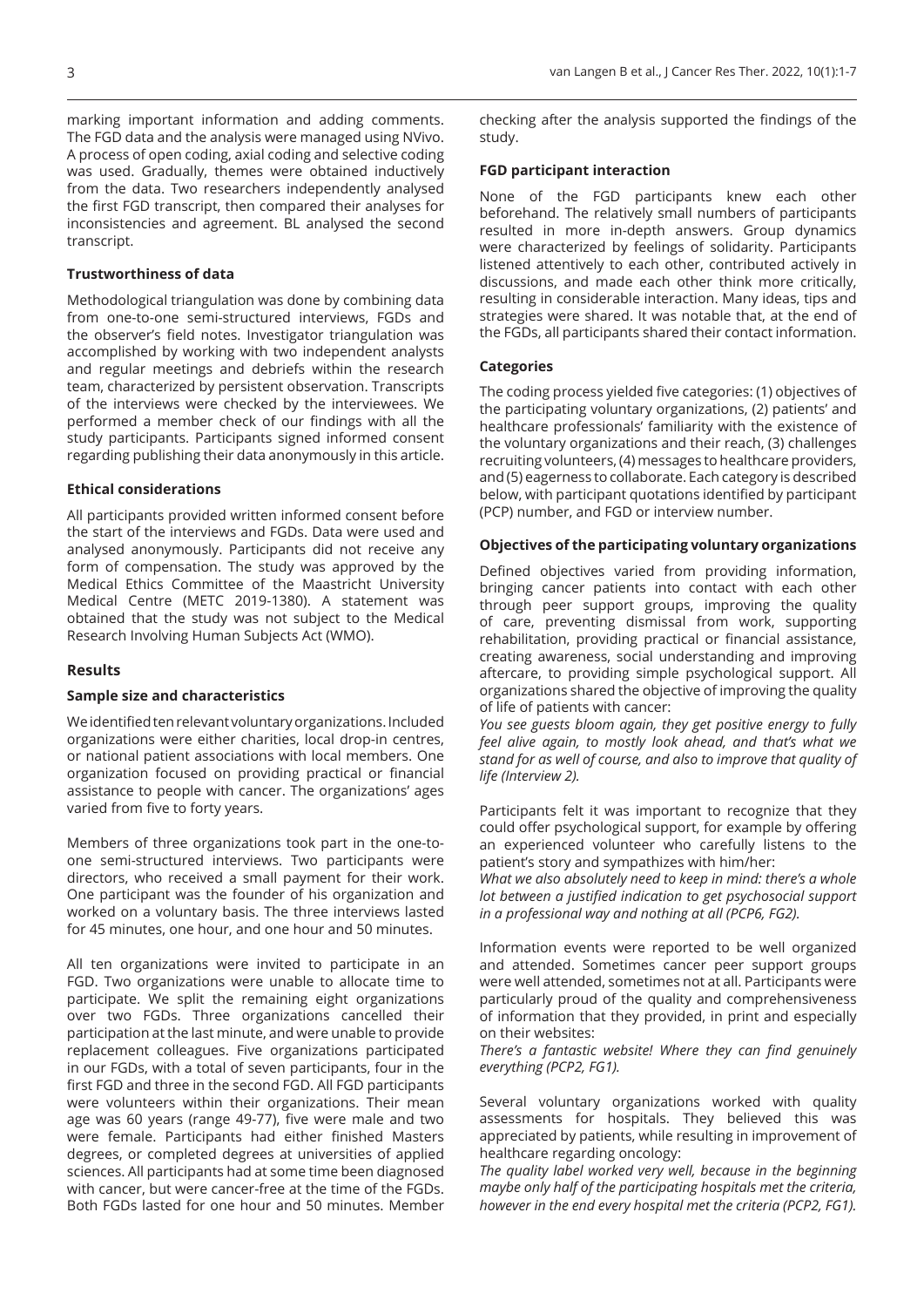Participants perceived that there were barriers to patient use of drop-in centres, for example the distance to or location of a drop-in centre, or unfulfilled expectations, even though they tried to reduce these:

*So, even though we want to be approachable, we aren't always (Interview 1).*

## **Patients' and healthcare professionals' familiarity with the existence of voluntary organizations and their reach**

Familiarity with the existence of voluntary organizations amongst patients was variable. Participants reported that it was hard to make contact with medical specialists to give them information about their voluntary organizations, or to ask them for help. While most medical specialists were aware of voluntary organizations, they often lacked time to discuss this with patients, and did not consider it to be their priority:

*"Time is money". Those specialists have a very busy schedule. (…) Then there's not enough time to discuss everything (PCP6, FG2).*

Recently "case managers" (specialized nurses) had been employed in hospitals, and they were able to help in giving information about the voluntary organizations:

*More and more case managers are employed in hospitals. (…) And those are often the people that compensate for the cases the specialist didn't or couldn't discuss. And if this works out, they've made a good move, because that's in fact someone who will guide you as a cancer patient through the entire process (PCP6, FG2).*

The importance of increasing familiarity of voluntary organizations amongst home care workers, district nurses and general practitioners (GPs) was also emphasized. As they visited patients at their homes, they had a better perception of what sort of help was needed:

*Home care workers and district nurses, who really visit patients at their homes, who can really see: hey, that's for example an isolated person that doesn't know who to approach. Home care workers see the problems, and could ask us to help out. (…) And also with a GP that visits patients at their homes (PCP5, FG2).*

Each organization had its own website and actively used social media, though this had the disadvantage of reducing personal interaction with patients or their loved ones:

*I think that social media is a gigantic big force on one hand, but on the other hand it's also a really big barrier. Because especially social media can inform people quickly about a subject and they don't have to leave their house to go to a theme evening, because they can already find it immediately on their mobile phone (PCP5, FG2).*

Participants recognized that requests for help often came from loved ones, which made it important to raise awareness of their work with that group as well as with patients. To reach the entire intended target group was challenging:

*So, I just want to say that it also doesn't reach a lot of men, even while we're doing the best we can by any means to increase the familiarity with our organization (PCP7, FG2).*

*Look, you can expect people to ask a question, but they should know they can ask a question to begin with, and if yes, which question (PCP6, FG2).*

## **Challenges recruiting volunteers**

Voluntary organizations encountered difficulties in recruiting volunteers:

*However, we also encounter the fact that getting new members is less and less easy and especially volunteers; active members. It's very hard, our province in particular (PCP2, FG1).*

One participant stated that subdividing the organization over regions, each with an individual representative, worked very well as it gave a clear task division for the volunteers. It was also found useful to have contacts with professors or oncologists who assisted in further professionalizing and recruiting volunteers. One participant advised asking a friendly doctor for assistance in recruiting volunteers: *Yes, can I immediately give a tip? (…) I looked back on how I became a volunteer at the organization. And that was because I was asked by a medical specialist. (…) If you go back, via a befriended doctor in a hospital you know and ask: "Don't you know a patient that's ready to become a volunteer at this patient organization"? (PCP1, FG1).*

Reaching adolescents was a shared challenge. To be able to do this, organizations needed younger volunteers, but these were particularly hard to recruit:

*If we, as an organization, want to reach those adolescents, we have to make sure we have an adolescent volunteer, because that person knows how the target group thinks and works (PCP1, FG1).*

Most volunteers had experienced cancer in a relative or themselves. Some voluntary organizations offered training. While the quality of volunteers varied as they reflected the entire population, most volunteers were motivated, passionate and committed:

*I'm not talking about the engagement and how driven they are; I can feel that from every volunteer. They all want to do it right in their own way (PCP1, FG1).*

*It's a reflection of the entire society. However, they do share the common characteristic that they're very passionate once they become a volunteer. Moreover, once they volunteer they're motivated, they're committed and they're often people who have work experience, who are used to perform well. So, yeah, they're very, very good, in general (PCP2, FG1).*

For some, volunteering helped them reintegrate into society after recovering from cancer:

*One of the volunteers was affected by cancer; very much, I have to say. For her it's a huge outlet to be engaged in this work. So, yes, once again, it works both ways. We've been helped and she has been helped as well (PCP5, FG2).*

## **Messages to healthcare providers**

Participants felt that doctors should share decision-making with their patients, look beyond their disease, and take their patients' life and work situation into account: *Well, I should say: look beyond the disease. Look at the position of the patient that is sitting in front of you. What about his or*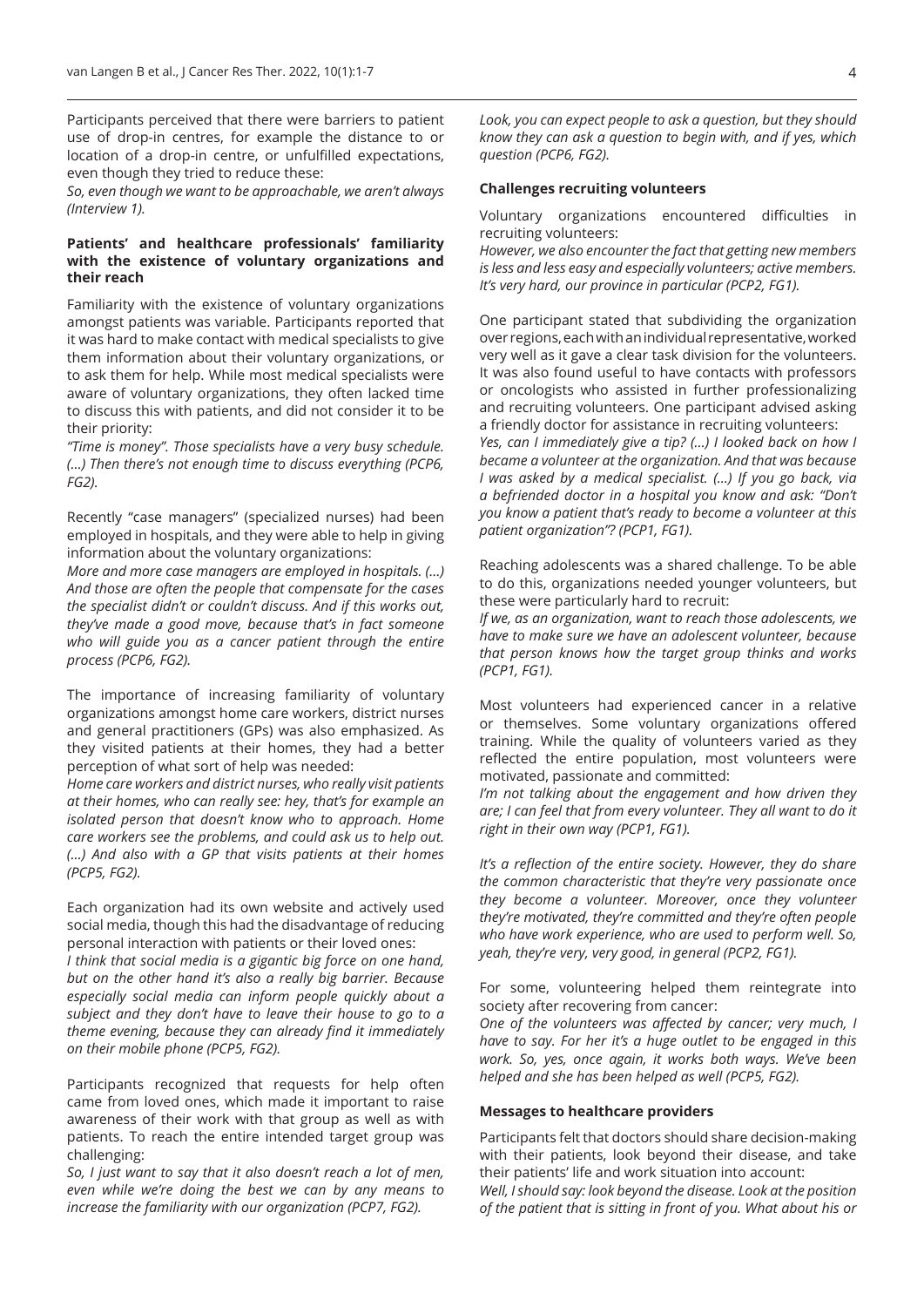*her life? And take this into account. This already plays a role in shared decision-making for example (PCP2, FG1).*

They also felt that there was a need for discussions about the need for psychosocial assistance earlier in patients' disease processes. To assist with this, one voluntary organization visited hospitals to discuss their approach to referring patients needing psychosocial support:

*And what we then do in hospitals, is discuss: "To whom do you transfer this patient? Do you sufficiently inform the GP? Are there any other assistants who can help this patient to fill that gap?" (PCP2, FG1).*

Doctors were perceived as being skilled in treating patients and providing practical support, but not in providing or referring for psychosocial support:

*Also from the experience that the doctors' awareness often does cover practical support, however does not cover psychosocial support so much (PCP7, FG2).*

## **Eagerness to collaborate**

Collaborations between voluntary organizations and hospitals already existed. Voluntary organizations were part of a variety of networks and partnerships:

*We organize various projects in collaboration with care partners. (…) We're affiliated with different networks (Interview 2).*

Nevertheless, most participants were not even familiar with the names of each other's voluntary organizations, and they felt that there was room for improvement: *Also the contact with other foundations or organizations, yes, that could be way, way better (Interview 3).*

Many tips and pieces of advice were shared during the FGDs, and new ideas about collaborating arose. Participants suggested, for example, providing workshops at each other's events, organizing theme evenings, sharing announcements on Facebook, informing each other of opportunities or interesting events, and lowering the barriers for cross-referral of patients.

Participants valued the FGD encounter and planned to take advantage of each other's expertise:

*Collaboration, learning from each other, to make the most out of it for each other and for the people we're doing it for. (…) You need each other and that's the power of meetings like these. (…) Well I think we concretely have to look with each other what we can actually do for each other. I will give you our folder, I'll give you my business card and we'll see what we can do for each other (PCP6, FG2).*

## **Discussion**

## **Main findings**

Our research questions were exploratory and not tied to formal hypothesis testing [18]. Participants gave us insight into their experiences and the functioning of their voluntary organizations. Voluntary organizations have a shared aim of improving the quality of life of patients with cancer. They can provide psychosocial support, and they are proud of the quality of the information that they provide on their websites and during planned events. Particular

challenges include attracting patients to use their drop-in centres, and difficulty in recruiting volunteers, particularly younger ones. They find that the volunteers who work for them are passionate and committed, and have usually experienced cancer in a relative or themselves. Medical specialists are usually aware of the existence of the voluntary organizations, though lack of time to discuss this with patients. Most participating organizations are not familiar with each other's efforts, but FGD participants become keen to collaborate.

## **Strengths and weaknesses**

This is the first qualitative study to explore the experiences of voluntary organizations themselves that support people with cancer and their loved ones in the Netherlands, offering a unique insight into their successes and challenges. We achieved methodological and investigator triangulation and performed a member check.

While the focus groups were small, this gave participants more time to voice their views and give more detailed information. However, a larger group might have generated greater variety of information [19]. Due to the short timescale for the study, it was not possible to arrange more interviews or FGDs, and data saturation was not achieved. While we sampled representatives of these organizations, neither their volunteers, nor clinicians or patients, were included in the study. This study took place in a single region, and we do not know the extent to which our findings are applicable elsewhere.

## **Comparison with existing literature**

While we did not find comparable studies that reported the experiences of representatives of organizations that provide psychosocial support to patients with cancer and their loved ones, we did find studies that investigated effects of drop-in centres in the Netherlands. One study showed that 96% of respondents (patients or relatives that visited one of the many drop-in centres) experienced a positive effect in at least one health domain and 89% in at least three domains [13], which maps across to our finding that cancer voluntary organizations aim to improve patients' quality of life. All the participants in our study had at some time been diagnosed with cancer, and this may go some way to explaining the success of these organizations, as research shows that patients want to know where they can go to share their experiences with others who have had similar experiences [20]; to get in touch with peers and feel heard have been found to be the most important reasons to visit a drop-in centre [21]. Our participants' wish to increase familiarity of voluntary organizations amongst healthcare professionals fits with a study which found that patients would like to be referred by the latter more often [21].

Studies have shown that almost a third of patients with cancer have an unmet need for psychosocial support [22, 23], which suggests that our voluntary organizations' prioritization of offering psychological support is valuable. Another study found that oncologists perceive that there are barriers in communicating about psychosocial issues with patients [24], which may link with our finding that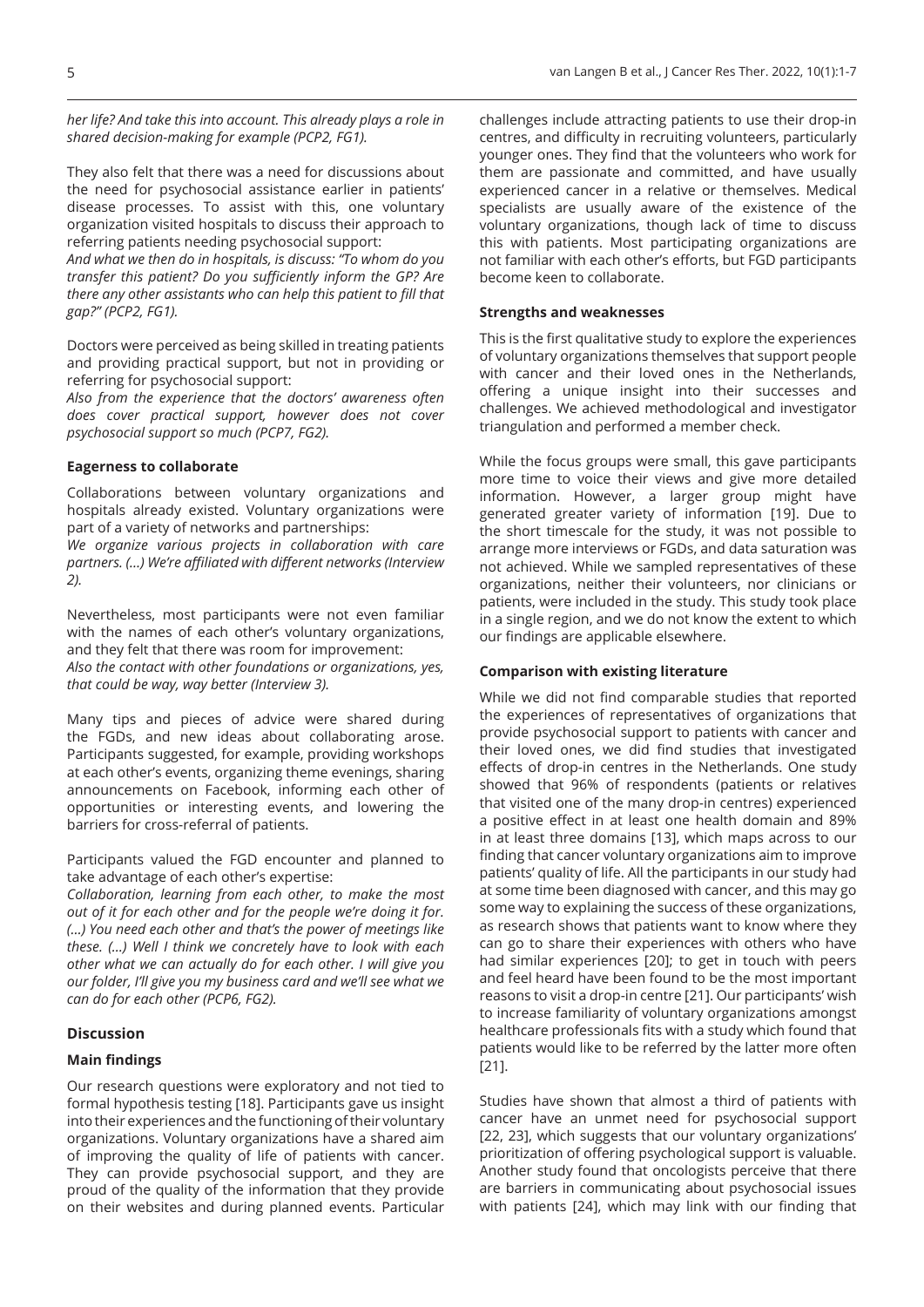specialists did not consider giving information about voluntary organizations to be a priority. Patients also experience barriers to using support services, particularly lack of awareness of those services, and lack of provider referral [25, 26].

## **Future research**

Research is necessary to investigate the attitude of clinicians regarding their feelings towards cancer voluntary organizations, in particular to find out their views on recommending the use of these organizations. A study in the Netherlands showed that partners of cancer patients consult their GPs 6-24 months after diagnosis significantly more often with both somatic and psychosocial problems [27], which emphasizes the importance of also including the views of loved ones in future research. There is also a need to identify ways to increase patients' and relatives' use of existing services. Another area of study would be to focus on the interactions between representatives of these organizations, volunteers, clinicians, as well as patients and their loved ones. Matching their perspectives and recommendations about these services would provide empirical evidence for knowledge of, and the actual use of, cancer support organizations.

## **Conclusions**

This study identified experiences of voluntary organizations that support people with cancer and their loved ones in South Limburg. These organizations share a prime objective of reducing the impact of cancer on the personal life of patients and their relatives. However, awareness of what they can offer is suboptimal amongst both patients and their clinicians. There is scope for collaboration between these voluntary organizations, and study participants became keen for this to happen; this would allow these organizations to share ideas and increase their expertise by learning from each other. Future research combining the perspectives and recommendations of representatives of these organizations, volunteers, clinicians, patients and their loved ones could help in finding more efficient ways to optimize the use of cancer voluntary organizations.

### **Acknowledgments**

We would like to thank the following individuals for their contributions in this study: Henk Goettsch, Yvonne Koolen, Roel Sillen and all participants.

### **Conflicts of interest**

The authors declare that they have no conflicts of interest.

#### **Availability of data and material**

The data that support the findings of this study are available on request from the corresponding author. The data are not publicly available due to privacy or ethical restrictions.

## **Author contributions**

BL, G-JD and RN contributed to the study conception and design. Data collection and analysis were performed by BL. The first draft of the manuscript was written by BL. G-JD commented on all versions of the manuscript. MH contributed to the data analysis and writing the manuscript.

#### **References**

- [1] Volksgezondheidenzorg.info. NKR Cijfers, NKR (Dutch Cancer Registration) Numbers. RIVM, Bilthoven, 2019. Accessed on 12 December 2019, Available from: <https://iknl.nl/nkr-cijfers>
- [2] Meulepas JM, Kiemeney LALM, Benraadt J. Cancer in the Netherlands until 2020: trends and prognoses. KWF Kankerbestrijding, Amsterdam, 2011. ISBN: 978-90-71229-00-8.
- [3] Volksgezondheidenzorg.info. Cancer: Numbers & Context: The current situation. RIVM, Bilthoven, 2019. Accessed on 12 December 2019, Available from: [https://www.volksgezondheidenzorg.info/onderwerp/](https://www.volksgezondheidenzorg.info/onderwerp/kanker/cijfers-context/huidige-situatie) [kanker/cijfers-context/huidige-situatie](https://www.volksgezondheidenzorg.info/onderwerp/kanker/cijfers-context/huidige-situatie).
- [4] Van de Poll-Franse LV, Coebergh JW, Houterman S, Mols F, Alers JC, et al. Cancer in the Netherlands: Trends, prognoses and implications for the demand of health care. Signaleringscommissie Kanker van KWF Kankerbestrijding, Amsterdam, 2004. ISBN: 9071229130.
- [5] Ezendam N, de Ligt K, Oerlemans S, Velthuis M. Cancer care visualized, about living with cancer and after cancer. IKNL, Amsterdam, 2019. ISBN: 978-90-72175-49-6.
- [6] Zorginstituut Nederland. Zinnige Zorg: Sensible Care: Systematic Analysis of new episodes, 2015. Available from: [www.](http://www.zorginstituutnederland.nl) [zorginstituutnederland.nl](http://www.zorginstituutnederland.nl)
- [7] Zegers M, Heijmans M, Rijken M. Supportive needs of (ex)cancer patients and the role of the general Practitioner. Nivel, Utrecht, 2010. ISBN: 978-94-6122-011-0.
- [8] Nederlandse Federatie van Kankerpatiënten organisaties (NFK). Generic reporting of the inquiry 'Late effects of (the treatment of) cancer, 2017. Available from: [www.doneerjeervaring.nl](http://www.doneerjeervaring.nl)
- [9] Riba MB, Donovan KA, Andersen B, Braun I, Breitbart WS, et al. Distress management, Version 3. NCCN clinical practice guidelines in oncology. J Natl Compr Canc Netw. 2019; 17(10):1229–1249.
- [10] Integraal Kankercentrum Nederland (IKNL). Over 800.000 people are living with the consequences of cancer. IKNL, Amsterdam, 2019. Accessed on 27 January 2020, Available from: [https://www.iknl.nl/](https://www.iknl.nl/nieuws/2019/meer-dan-800-000-mensen-leven-met-de-gevolgen-van) [nieuws/2019/meer-dan-800-000-mensen-leven-met-de-gevolgen-van](https://www.iknl.nl/nieuws/2019/meer-dan-800-000-mensen-leven-met-de-gevolgen-van)
- [11] Oncoline Werkgroep Richtlijn detecteren behoefte psychosociale zorg. Guideline for detecting psychosocial care. IKNL, Utrecht, 2017. Accessed on 17 January 2020, Available from: [https://www.oncoline.](https://www.oncoline.nl/detecteren-behoefte-psychosociale-zorg) [nl/detecteren-behoefte-psychosociale-zorg](https://www.oncoline.nl/detecteren-behoefte-psychosociale-zorg)
- [12] Nederlandse Federatie voor Kankerpatiënten (NFK), Ambition 2025: Decreasing the impact of cancer together. NFK, Utrecht, 2019. Accessed on 27 January 2020, Available from: [https://nfk.nl/media/1/](https://nfk.nl/media/1/Ambitie-NFK-2025.pdf) [Ambitie-NFK-2025.pdf](https://nfk.nl/media/1/Ambitie-NFK-2025.pdf)
- [13] Belgraver V, Broekhuizen J, Roest-Boers N. Impact study: The social value of IPSO drop-in centres. Sinzer, Amsterdam, 2019.
- [14] Hesselink A, Martens M, Needs assessment for drop-in centres: regarding people who have (had) cancer and their loved ones who didn't visit drop-in centres (yet). ResCon research & consultancy, Haarlem, 2014.
- [15] Leydon G, Stuart B, Danquah L, Ekberg K, Brindle L, et al. A descriptive survey of cancer helplines in the UK: who they are, the services offered and accessibility of those services. Psycho-Oncology, 2016; 26(8):1140– 1146.
- [16] Moore SHE. Ribbon Culture: Charity, Compassion and public awareness. Publisher: Palgrave Macmillan, 2008.
- [17] Shaghaghi A, Bhopal RS, Sheikh A. Approaches to recruiting "hard-toreach" populations into research: a review of the literature. Health Promot. Perspect. 2011; 1:86–94.
- [18] Patton MQ. Qualitative evaluation and research methods. (2nd ed.) Newbury Park, CA: Sage, 1990; pp.532.
- [19] Moser A, Korstjens I. Series: Practical guidance to qualitative research. Part 3: Sampling, data collection and analysis. European Journal of General Practice, 2018; 24(1):9–18.
- [20] Matthews BA, Baker F, Spillers RL. Oncology professionals and patient requests for cancer support services. Support Care Cancer. 2004; 12:731–738.
- [21] Nikbakht VV, Sande CVM, Brom A, Hollander RD, Visser AP, et al. Evaluation of the visits to drop-in centres of people with cancer and their loved ones. Hogeschool Rotterdam, Kenniscentrum Zorginnovatie, 2014.
- [22] Ernstmann N, Neumann M, Ommen O, Galushko M, Wirtz M, et al. Determinants and implications of cancer patients' psychosocial needs. Support Care Cancer. 2009; 17(11):1417–1423.
- [23] Smith AW, Parsons HM, Kent EE, Bellizzi K, Zebrack BJ, et al. Unmet Support Service Needs and Health-Related Quality of Life among Adolescents and Young Adults with Cancer: The AYA HOPE Study. Front Oncol. 2013; 3:75.